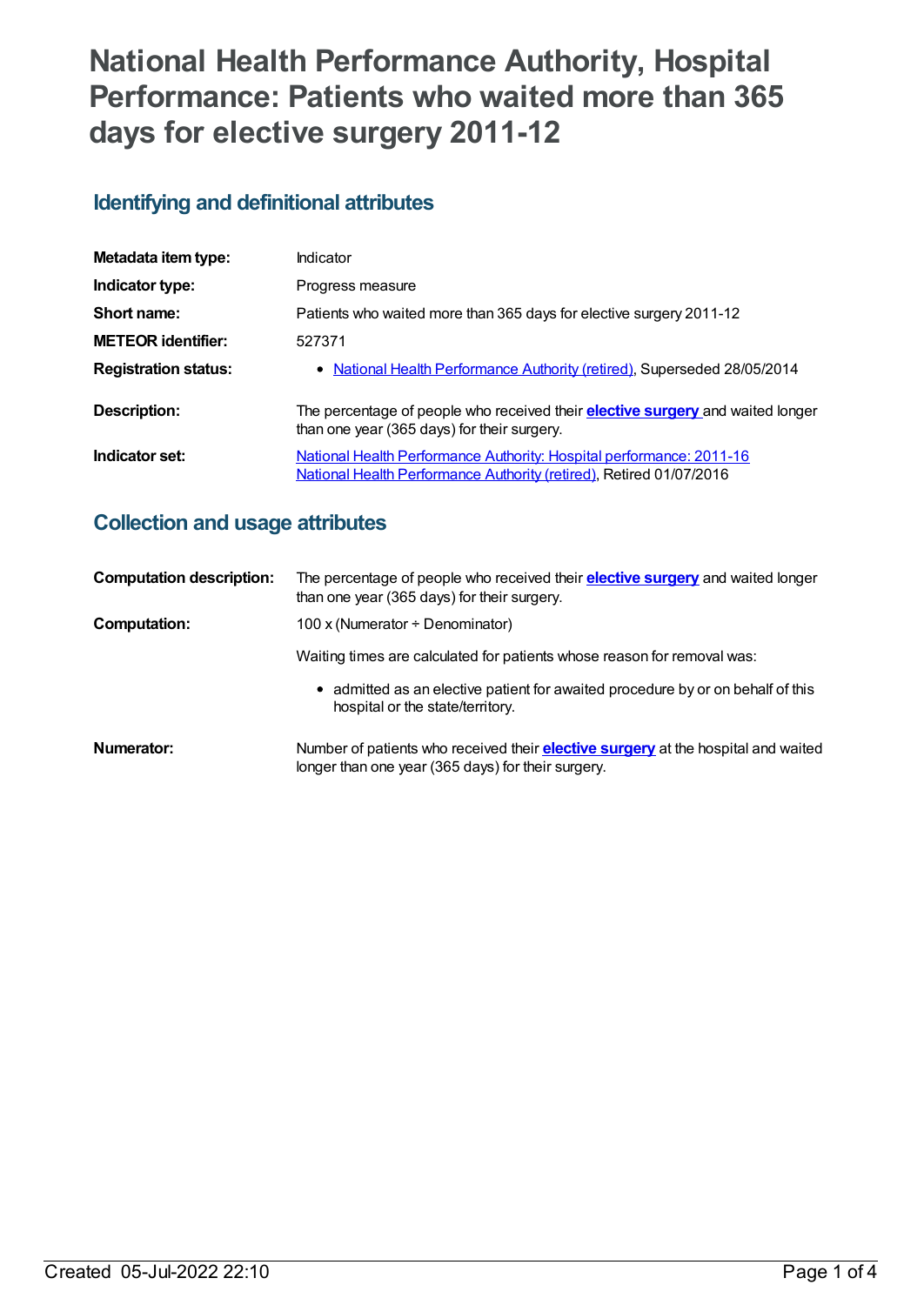[Establishment—organisation](https://meteor.aihw.gov.au/content/269973) identifier (Australian), NNX[X]NNNNN

**Data Source**

National Elective Surgery Waiting Times Data [Collection](https://meteor.aihw.gov.au/content/395071)

**NMDS / DSS**

Elective surgery waiting times [\(removals](https://meteor.aihw.gov.au/content/470097) data) DSS 1 January 2012-30 June 2012

### **Data Element / Data Set**

Elective surgery waiting list [episode—reason](https://meteor.aihw.gov.au/content/471735) for removal from a waiting list, code N

#### **Data Source**

National Elective Surgery Waiting Times Data [Collection](https://meteor.aihw.gov.au/content/395071)

#### **NMDS / DSS**

Elective surgery waiting times [\(removals](https://meteor.aihw.gov.au/content/470097) data) DSS 1 January 2012-30 June 2012

#### **Data Element / Data Set**

Elective surgery waiting list [episode—waiting](https://meteor.aihw.gov.au/content/471744) time (at removal), total days **N[NNN]** 

#### **Data Source**

National Elective Surgery Waiting Times Data [Collection](https://meteor.aihw.gov.au/content/395071)

#### **NMDS / DSS**

Elective surgery waiting times [\(removals](https://meteor.aihw.gov.au/content/470097) data) DSS 1 January 2012-30 June 2012

**Denominator:** Number of patients who received their **[elective](https://meteor.aihw.gov.au/content/327226) surgery** in the period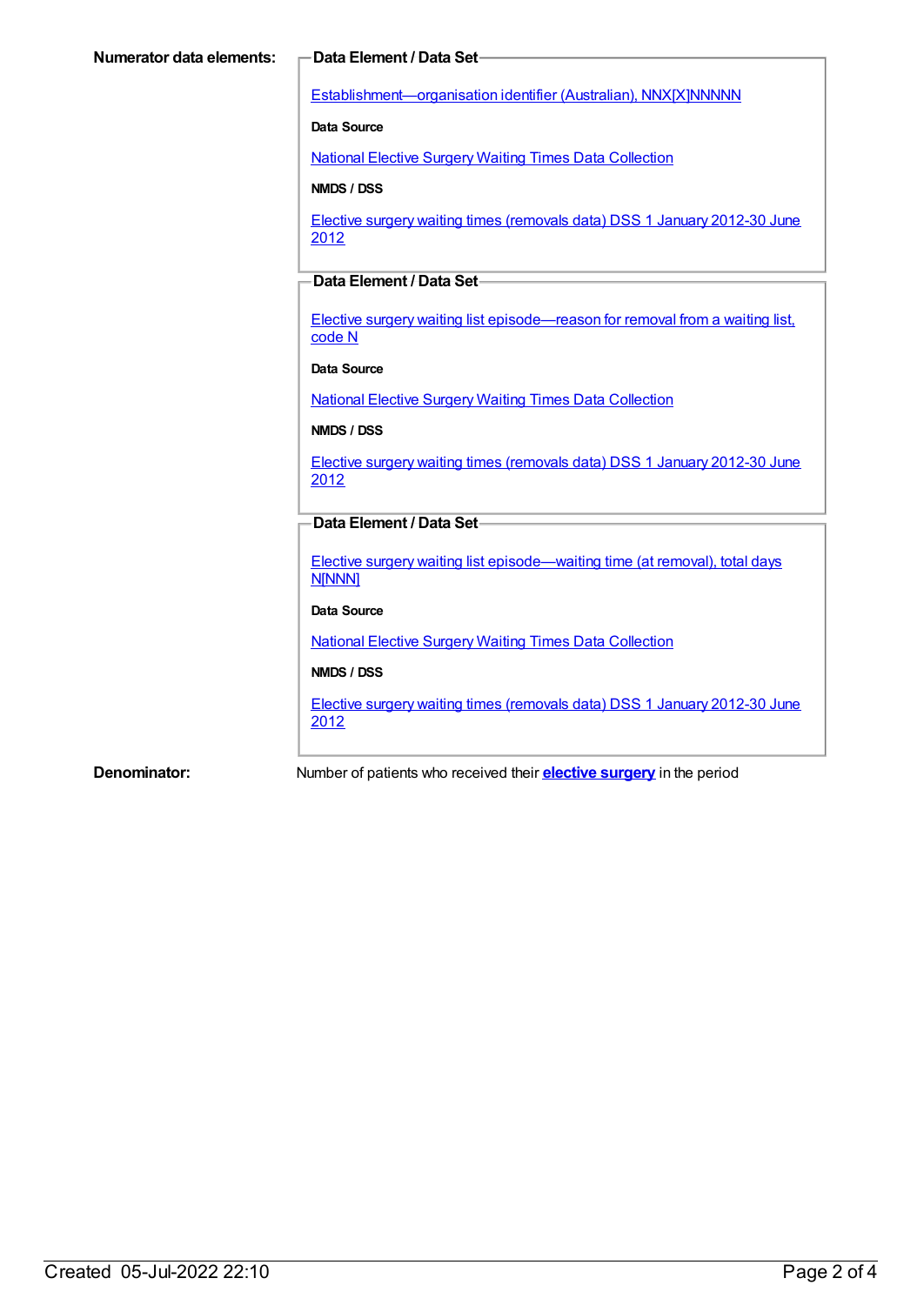| Denominator data<br>elements: | Data Element / Data Set-                                                                   |
|-------------------------------|--------------------------------------------------------------------------------------------|
|                               | Establishment-organisation identifier (Australian), NNX[X]NNNNN                            |
|                               | <b>Data Source</b>                                                                         |
|                               | <b>National Elective Surgery Waiting Times Data Collection</b>                             |
|                               | NMDS / DSS                                                                                 |
|                               | Elective surgery waiting times (removals data) DSS 1 January 2012-30 June<br>2012          |
|                               | Data Element / Data Set-                                                                   |
|                               | Elective surgery waiting list episode—reason for removal from a waiting list,<br>code N    |
|                               | <b>Data Source</b>                                                                         |
|                               | <b>National Elective Surgery Waiting Times Data Collection</b>                             |
|                               | NMDS / DSS                                                                                 |
|                               | Elective surgery waiting times (removals data) DSS 1 January 2012-30 June<br>2012          |
| <b>Disaggregation data</b>    | Data Element / Data Set-                                                                   |
| elements:                     |                                                                                            |
|                               | Elective surgery waiting list episode—surgical specialty (of scheduled doctor).<br>code NN |
|                               | <b>Data Source</b>                                                                         |
|                               | <b>National Elective Surgery Waiting Times Data Collection</b>                             |
|                               | NMDS / DSS                                                                                 |
|                               | Elective surgery waiting times (removals data) DSS 1 January 2012-30 June<br>2012          |
|                               | Guide for use                                                                              |
|                               | Data source type: Administrative by-product data                                           |
|                               | Data Element / Data Set-                                                                   |
|                               | Elective surgery waiting list episode-indicator procedure, code NN                         |
|                               | Data Source                                                                                |
|                               |                                                                                            |
|                               | <b>National Elective Surgery Waiting Times Data Collection</b><br>NMDS / DSS               |
|                               |                                                                                            |
|                               | Elective surgery waiting times (removals data) DSS 1 January 2012-30 June<br>2012          |

# **Representational attributes**

| <b>Representation class:</b> | Percentage |
|------------------------------|------------|
| Data type:                   | Real       |
| Unit of measure:             | Person     |
| Format:                      | NM.NJ      |